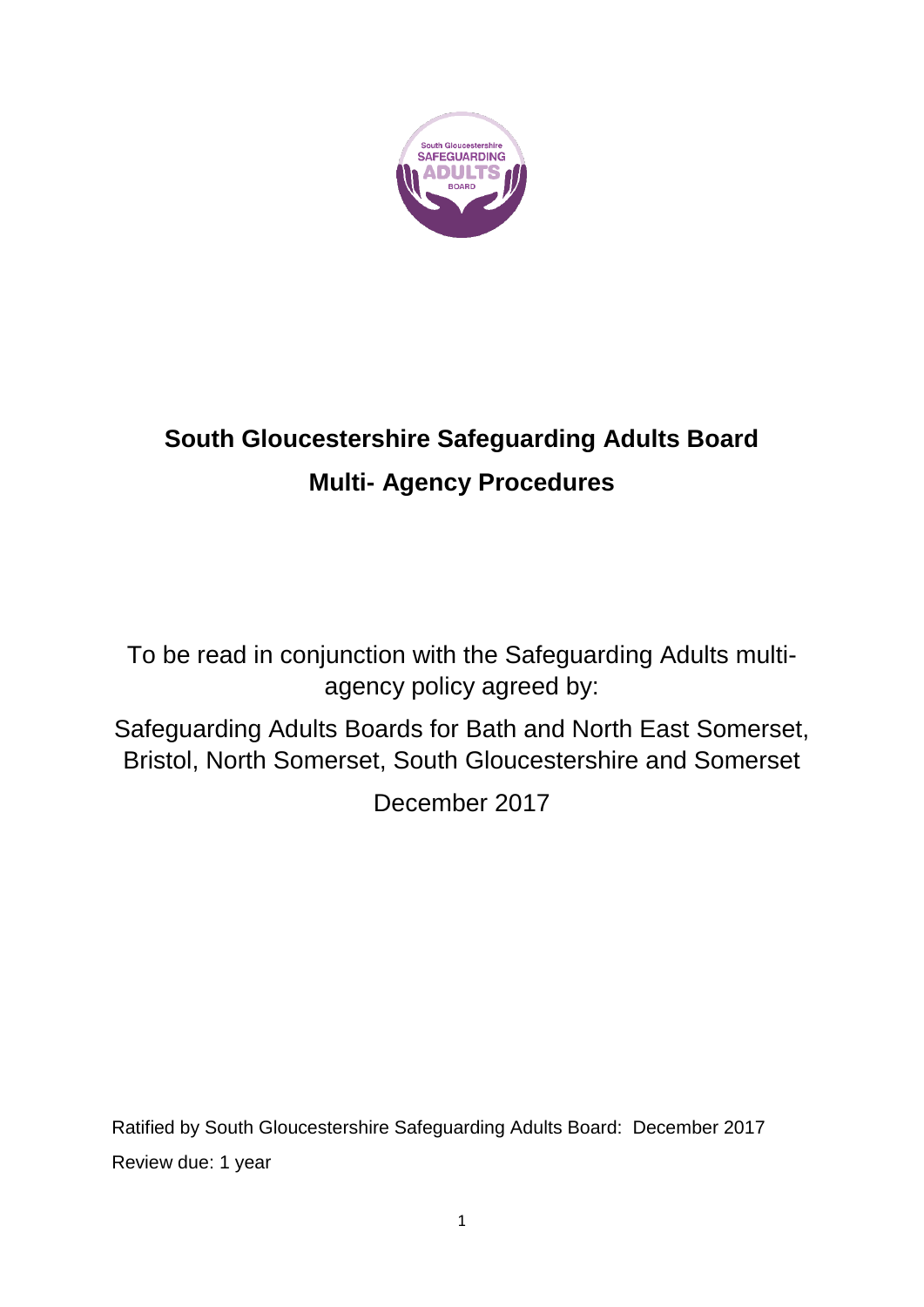### **Contents**

| Section        |                                                       | Page |
|----------------|-------------------------------------------------------|------|
|                | Reporting a concern: key telephone numbers            | 3    |
| $\overline{2}$ | <b>Background and Overview</b>                        | 4    |
| 3              | <b>Process</b>                                        | 5    |
| 4              | Involving the adult in their Safeguarding (Making     |      |
|                | <b>Safeguarding Personal)</b>                         |      |
| 5              | Mental Capacity Act 2005                              | 8    |
| 6              | <b>Safeguarding Notifications</b>                     | 8    |
|                | <b>Criminal Offences and Adult Safeguarding</b>       | 10   |
| 8              | <b>Resolution of Professional differences</b>         | 11   |
| 9              | People in Positions of Trust                          | 11   |
| 10             | Information Sharing/Confidentiality                   | 11   |
| 11             | <b>Historic Abuse</b>                                 | 12   |
| 12             | Managing multiple investigations                      | 12   |
| 13             | Organisational safeguarding (previously Institutional | 13   |
|                | Safeguarding)                                         |      |
| 14             | <b>Safeguarding Process Flowchart</b>                 | 14   |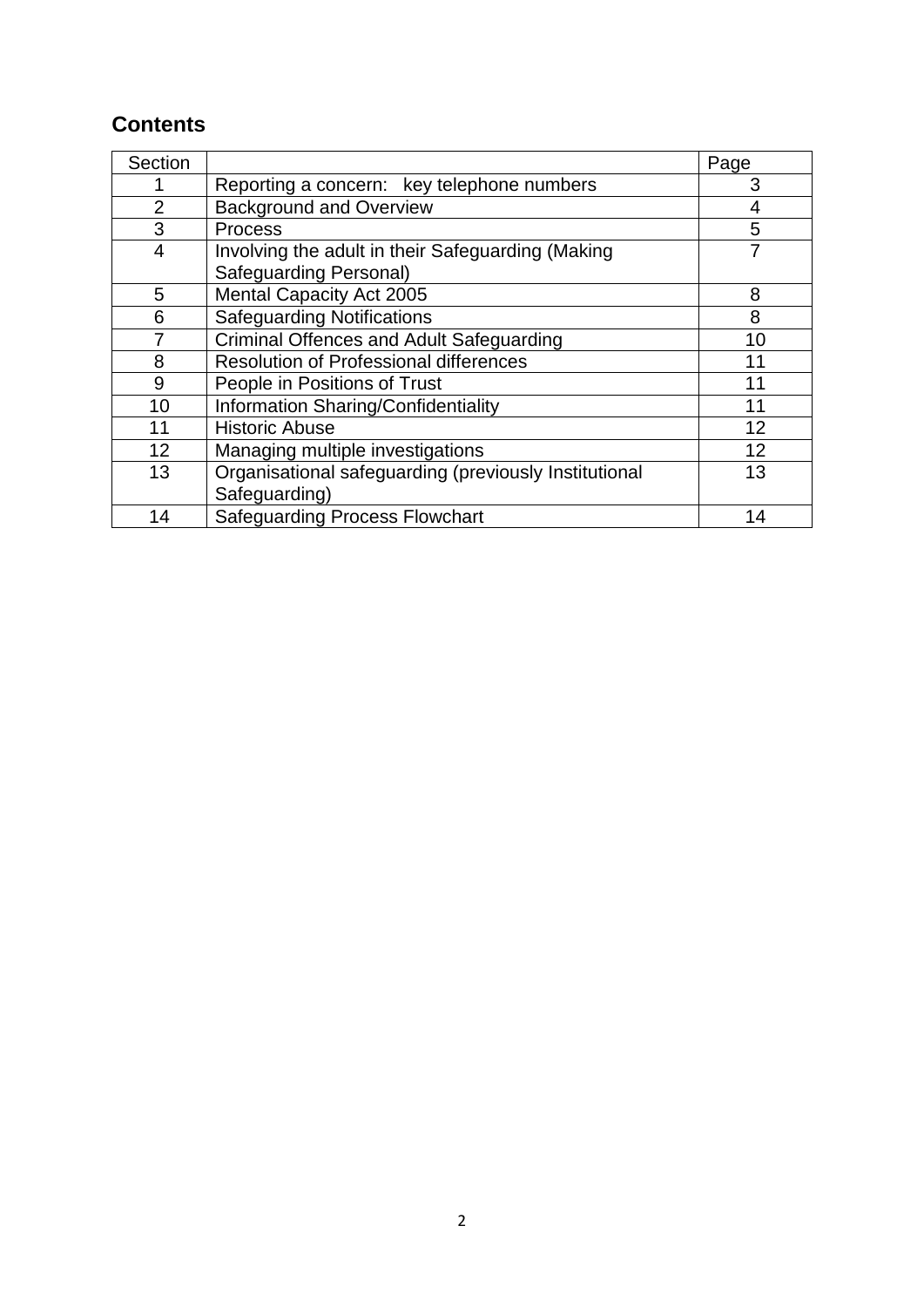### **1. Reporting a Concern**

If you urgently need to make a safeguarding referral the number for South Gloucestershire is:

### **01454 868007**

Other neighbouring area contact points for safeguarding concerns are:

| Bath and North East Somerset:  | 01225 396000  |
|--------------------------------|---------------|
| <b>Bristol</b>                 | 0117 922 2700 |
| Gloucestershire                | 01452 426868  |
| <b>North Somerset Council</b>  | 01275 888801  |
| <b>Somerset County Council</b> | 0300 123 2224 |
| Wiltshire                      | 0300 456 0111 |

In principle the concern should be reported to the authority which covers the location where the abuse is alleged to have taken place.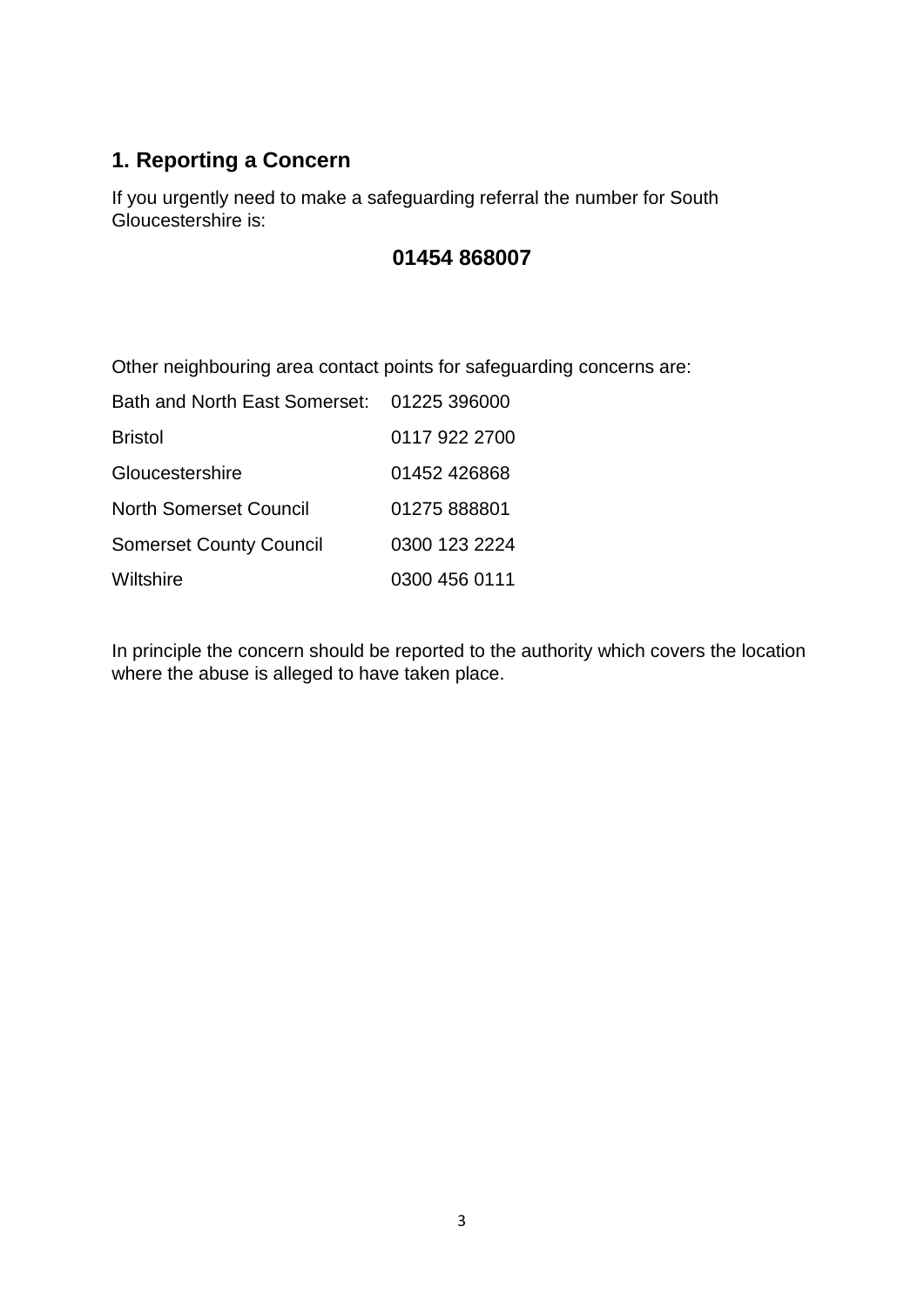### **2. Background and Overview**

These procedures are designed to give further information for people working in South Gloucestershire who may need to use the Safeguarding Adults process.

These procedures must be read in conjunction with the procedure developed by the agency that you work for and the Safeguarding Adults Multi Agency Policy agreed by South Gloucestershire Safeguarding Adults Board (along with Bristol, Bath and North East Somerset, and Somerset Boards). These procedures give an overview of what needs to be done in the multi-agency process. Each agency must have its own procedures which detail the actions that staff should take and which link to these procedures at key points such as raising a concern, sharing information, and attending meetings. The key is to communicate the relevant information with the relevant people or organisations to safeguard the adult who is or maybe at risk.

Adult Safeguarding is now on a statutory footing. Both the policy and procedures are based on the Care Act 2014 and the Statutory Guidance published in 2017. Staff will need training in order to have the skills to work within these policies and procedures which do not attempt to replace good training.

The Social Care Institute for Excellence provide resources to support the understanding of adult safeguarding. Their website is: <http://www.scie.org.uk/adults/safeguarding>

The Safeguarding Adults multi-agency policy gives the detail of who is covered by Adult Safeguarding processes and the principles involved. It is worth remembering that underpinning these procedures are the principles of:

- Well being
- Mental Capacity
- Involving the person in their safeguarding and ensuring that their outcomes are kept central to the process.(Making Safeguarding Personal)

The statutory guidance to the Care Act 2014 also makes it clear that safeguarding is not a substitute for:

- Providers' responsibilities to provide safe and high quality care and support;
- Commissioners regularly assuring themselves of the safety and effectiveness of commissioned services
- The Care Quality Commission (CQC) ensuring that regulated providers comply with the fundamental standards of care or by taking enforcement action: and
- The core duties of the police to prevent and detect crime and protect life and property (Chapter 14 Statutory guidance to Care Act 2014)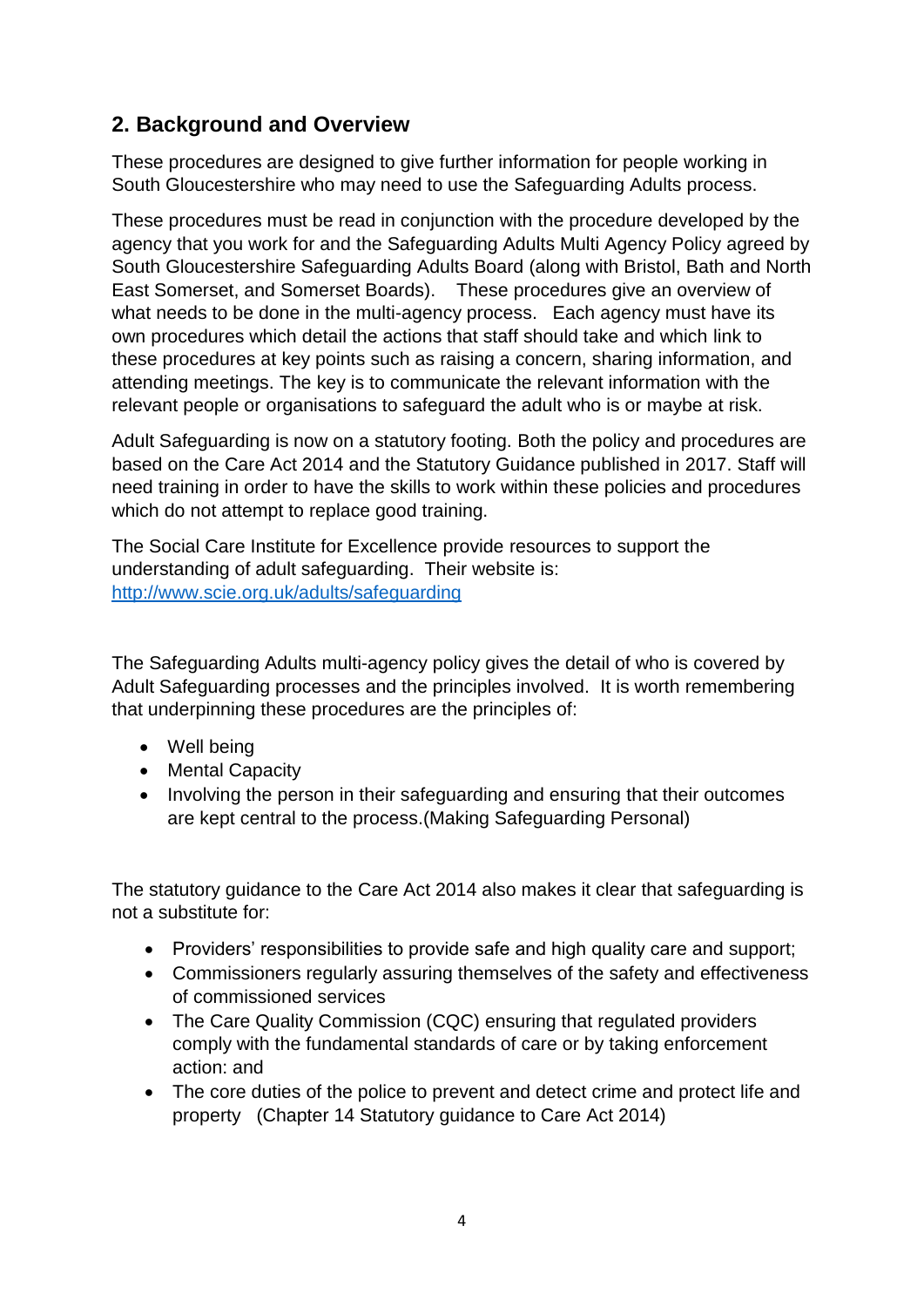#### **Who do we safeguard?**

The safeguarding duties apply to the Local Authority in respect of an adult who:

- Has needs for care and support (whether or not the local authority is meeting any of those needs), and;
- Is experiencing, or is at risk of, abuse or neglect, and:
- As a result of those care and support needs is unable to protect themselves from either the risk of, or the experience of abuse or neglect.

The responsible Local Authority is the one covering the location where the abuse has taken place.

#### **Types of abuse (for further information see the multi-agency policy and/or the SCIE website)**

- Physical abuse
- Domestic abuse
- Sexual abuse
- Psychological abuse
- Financial or material abuse
- Modern slavery
- Discriminatory abuse
- Organisational abuse
- Neglects and acts of omission
- Self-neglect

### **3. Process**

#### **3a Raising a concern**

If the person you are concerned about appears to meet the criteria above, is a resident of South Gloucestershire and/or the harm has occurred in South Gloucestershire you need to telephone the Customer Service Desk at South Gloucestershire Council on:

## **01454 868007**

(if it is out of office hours you will be directed to another number). If there is an imminent risk of serious harm and/or the matter might involve criminal activity please ring the police first using 999.

The Safeguarding Adults Multi Agency Policy describes types and patterns of abuse. It is essential that whenever there are concerns about a person that could amount to abuse, neglect or self-neglect this should reported. There will be some services where great care will be needed as a level of risk taking is appropriate. For example within planned rehabilitation and re-ablement where people may fall in attempting to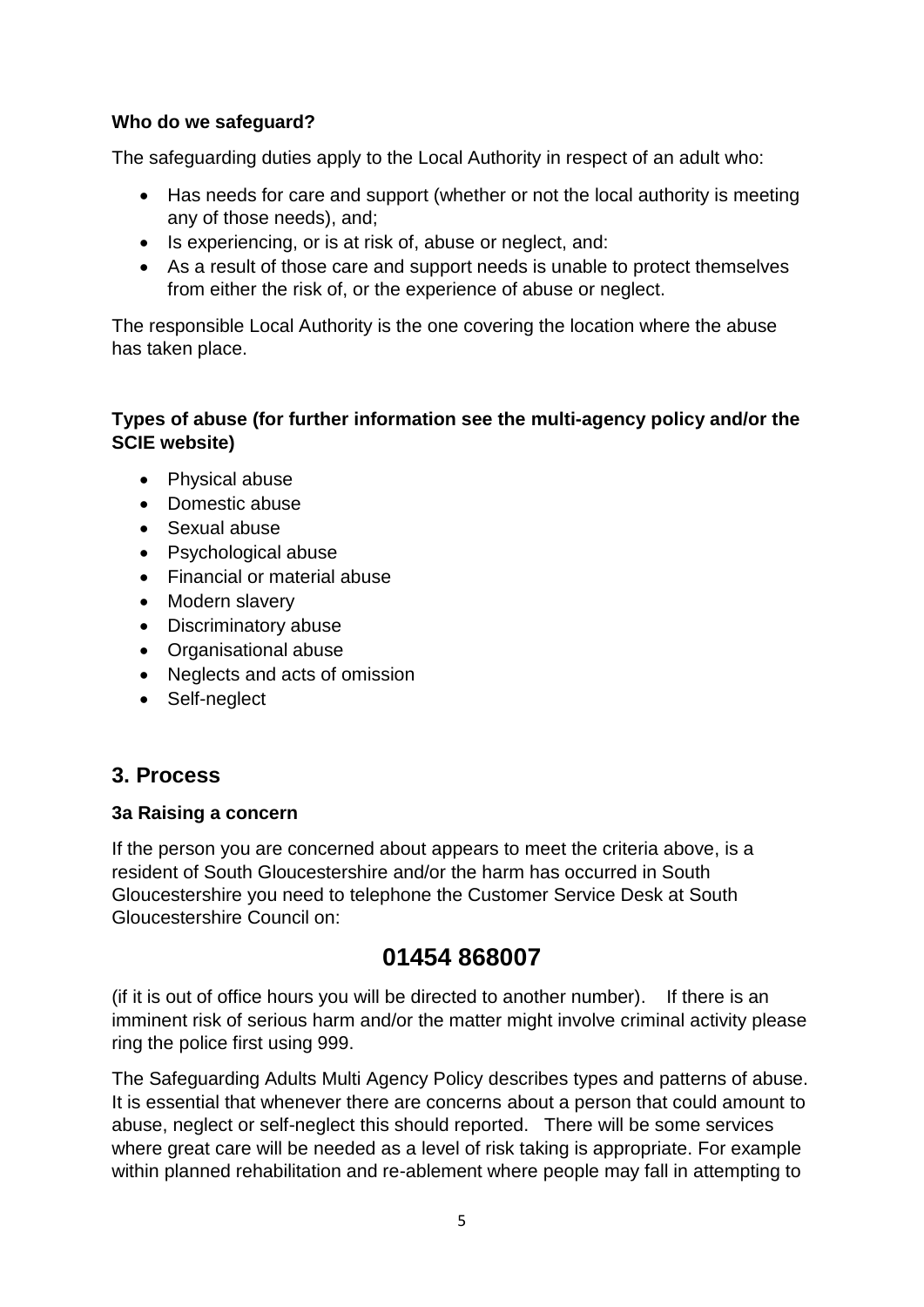push themselves towards their goals. The expectation is that this will have been fully risk assessed and discussed with the person and form part of their support plan.

It is worth thinking about what has caused you to be concerned. Sometimes this is straightforward, for example you may have witnessed an incident. In other instances it can be more difficult and you may have a "feeling" that something is going on because of a change in the person's behaviour which causes you concern. If you are in any doubt you should phone the Customer Service Desk to talk through your concerns.

The Customer Service Officer may discuss your concerns with a senior social worker (Senior Practitioner) and will come to one of three outcomes:

- The concern does not meet the threshold for a safeguarding enquiry and is better dealt with through other means, such as a care management review.
- The situation requires a notification only. This would be a concern which has not caused harm but still needs to be recorded. If this relates to a provider service then they will be asked to send in a copy of their own written incident report and /or risk assessments. Further information about the types of incidents that may require notification can be found in section 6 below.
- A full safeguarding concern needs to be raised so that further enquiries can be carried out. You may be asked to complete a safeguarding concern form (previously an alert form, also called an SA1). The Customer Service Desk will send you the correct form to complete. It is important that you fill it in and return it as soon as possible. It is essential that the information you provide is accurate and is clear about what has been seen/heard and what is opinion.

The Senior Practitioner will then gather further information if necessary and make a decision about whether a formal enquiry, under Section 42 of the Care Act 2014 is required.

### **3b Safeguarding Enquiry**

The Care Act clarifies the responsibility of the Local Authority to manage the Safeguarding process and ensure that the most appropriate person carries out the enquiry and follow up. A social worker will co-ordinate the enquiry but may ask other practitioners to carry out some work on their behalf, for example liaising with the person, fact-finding or carrying out an assessment of capacity in relation to the safeguarding.

The Team Manager or a Social Work Senior Practitioner from the Access Team will be responsible for decision making, setting the framework for the enquiry and any meetings which are required. In other words the Local Authority manager maintains overall responsibility for the Safeguarding process.

Initially, there will be a strategy discussion to review the information that has been provided, discuss the risk and agree how the enquiry will take place. This will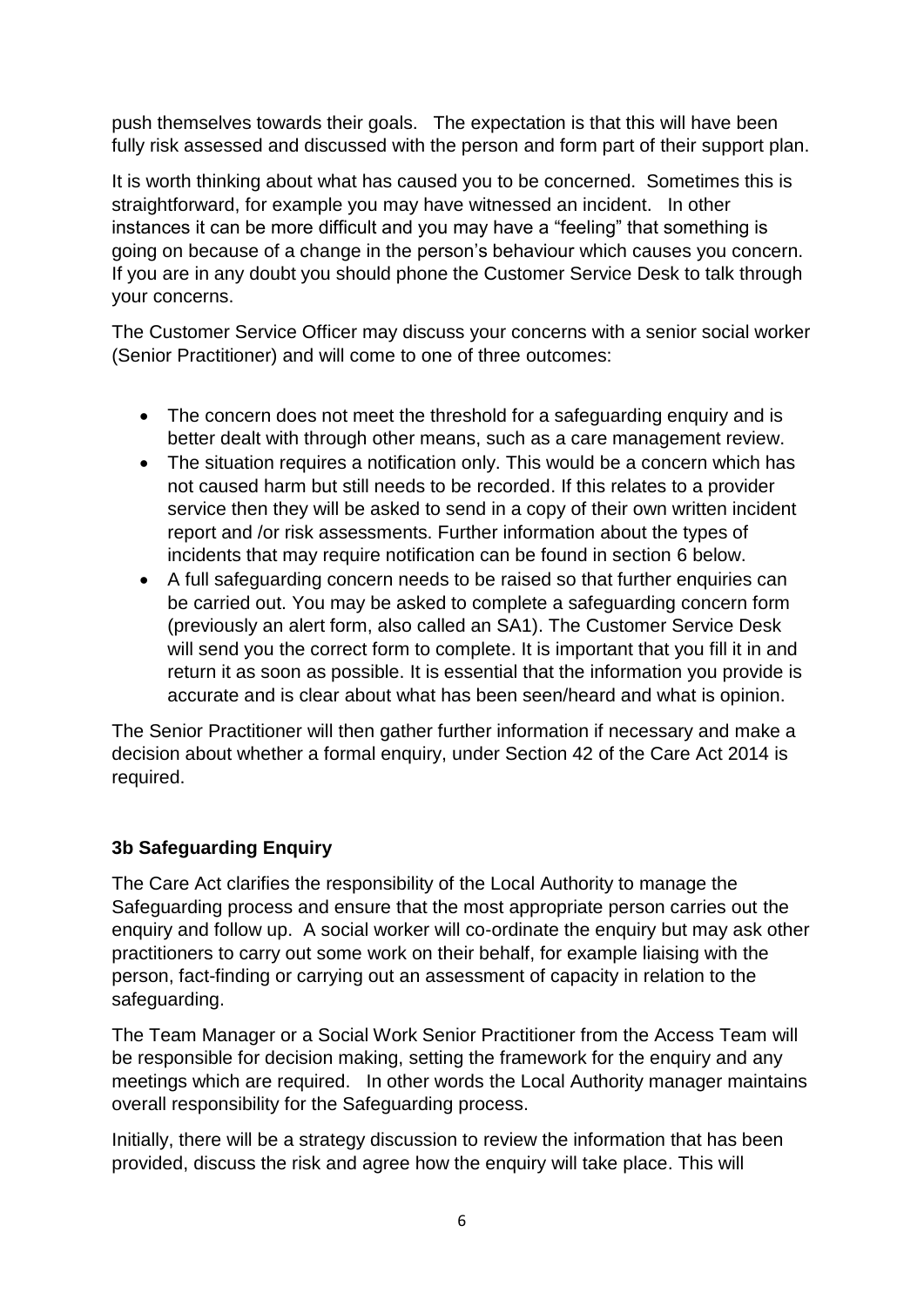normally be a discussion between the social worker and their manager. Others may not be directly included in the discussion but will be copied into the minutes. In more exceptional circumstances this discussion will be a larger multi-agency meeting. It is important to reduce risk as soon as possible. Ideally, a strategy discussion or meeting should be held within 5 working days of the safeguarding concern being raised.

If the risk is ongoing a safeguarding planning meeting will be held to decide on a further risk management plan/agreed actions. Ideally this will be held within 4 weeks of the concern being raised. If required, a review meeting will be held within 3 months. Further reviews can be arranged as required if the risk remains ongoing. There is flexibility within these timescales to meet individual's needs and ensure a proportionate response.

At any stage in this process the decision may be made that the situation does not need to remain in safeguarding. A letter to that effect will go to the referrer and will tell them what is happening e.g. the situation is now safe, the person has been referred for a social work review, or signposted to another service.

### **4. Involving the adult in their safeguarding (Making Safeguarding Personal)**

Making Safeguarding Personal is now seen as core practice within safeguarding adults. It places people at the centre of any safeguarding that relates to them.

It is essential that people are involved as early as possible in the process. They should be made aware of the concern and why it is being raised as soon as possible. Ideally they should give their consent to the concern being raised. If they do not or cannot consent then it may still be necessary to carry out safeguarding enquiries in order to protect the person (if they lack capacity to consent or the risk is very high), or if there are risks to others.

The person should be included in discussions about them and where required they should be offered an advocate either from their family/friends if appropriate or through paid advocacy. Where possible people should attend meetings about them or have a representative/advocate who can do this.

The key element is establishing with the person from the beginning what they would like to happen. This is described as their desired outcomes. These outcomes may need to be re-negotiated but it is crucial to record and share them as soon as possible. During the process outcomes should be reviewed with the person and at the end there should be a discussion with them to see how far these have been met.

In South Gloucestershire everyone whose safeguarding incident progresses beyond the Strategy discussion/meeting stage is given the opportunity to give feedback on the process including the meeting of their outcomes.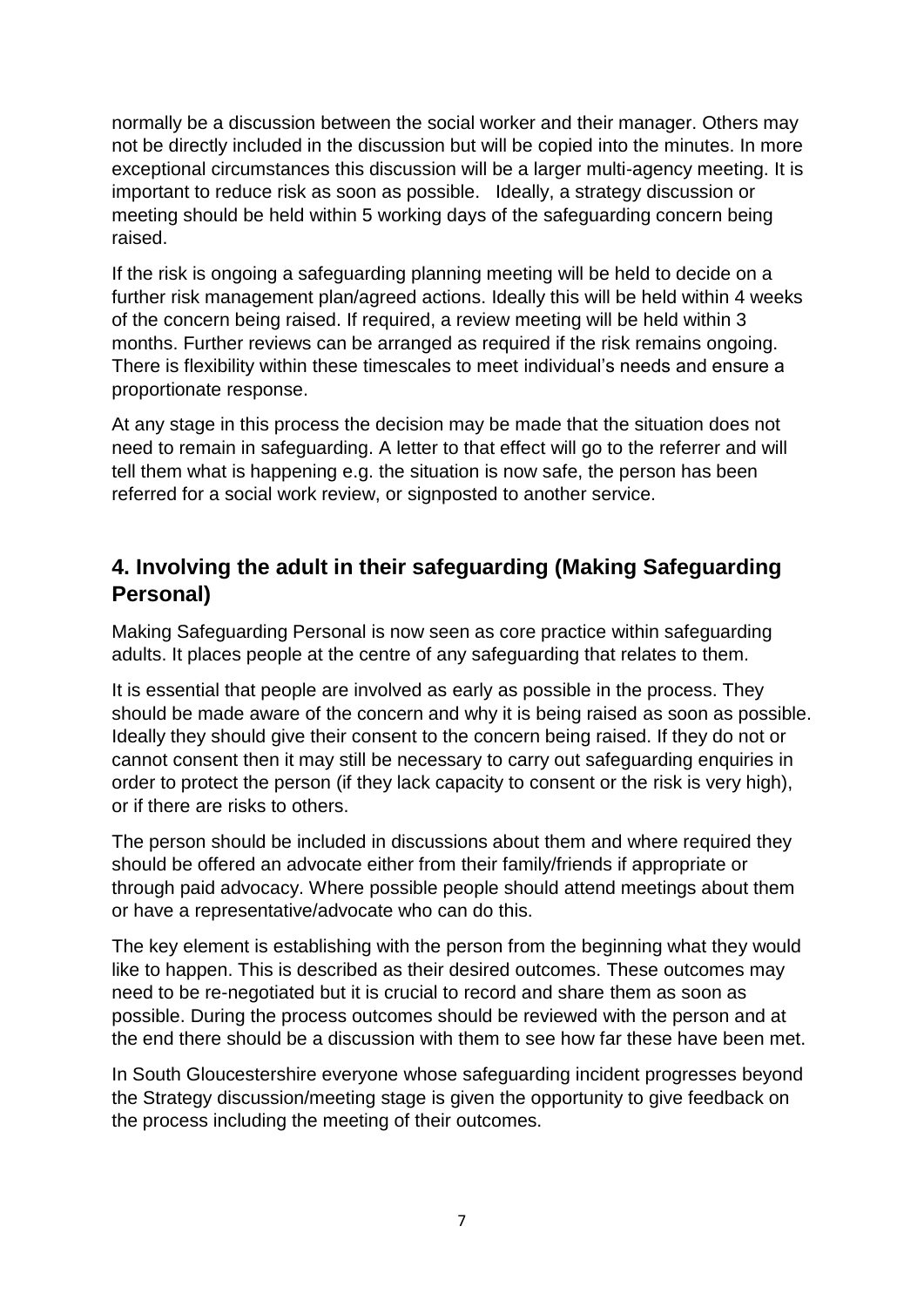### **5. Mental Capacity Act 2005**

The Mental Capacity Act 2005 must underpin all work undertaken by professionals and other staff throughout the social care and health systems, however funded.

All staff must be familiar with the five statutory principles (as laid out in the Act and the Code of Practice) which are:

- 1. A person must be assumed to have capacity unless it is established that they lack capacity
- 2. A person is not to be treated as unable to make a decision unless all practicable steps to help them to do so have been taken without success.
- 3. A person is not to be treated as unable to make a decision merely because they make an unwise decision.
- 4. An act done, or decision made, under this Act for or on behalf of a person who lacks capacity must be done, or made, in their best interests.
- 5. Before the act is done, or the decision is made, regard must be had to whether the purpose for which it is needed can be as effectively achieved in a way that is less restrictive of the person's rights and freedom of action.

In respect of Safeguarding mental capacity becomes relevant at a number of points and separate assessments will be required for the specific decisions such as does the person have the capacity to understand what a safeguarding enquiry/process is? Have they capacity to understand "x" risk? Have they the capacity to understand the protection plan? All staff need to have had training on Mental Capacity appropriate to the work they are doing.

### **6. Safeguarding Notifications**

Sometimes harm does occur, but after screening it is apparent that proportionate measures have been taken and no safeguarding enquiry is required. However it is still important that this information is reported and logged.

Sometimes situations occur which have not caused any harm to the person but which may indicate that there is a culture of poor professional practice within an organisation. This could be as a result of the structure, policies, processes or practices within that organisation. These situations will not normally require a full safeguarding enquiry, but need to be logged so that any patterns or themes can be easily identified.

The organisation should contact the Customer Service Desk to report incidents. The Customer Service Officer will advise them if they need to provide a written incident report/risk assessment. This should cover what appears to have gone wrong and what actions have been taken. For example: is this a training issue for staff, have staff not followed the care plan, have the person's needs changed and do they need a reassessment?

You should contact the CSO desk to report the following incidents: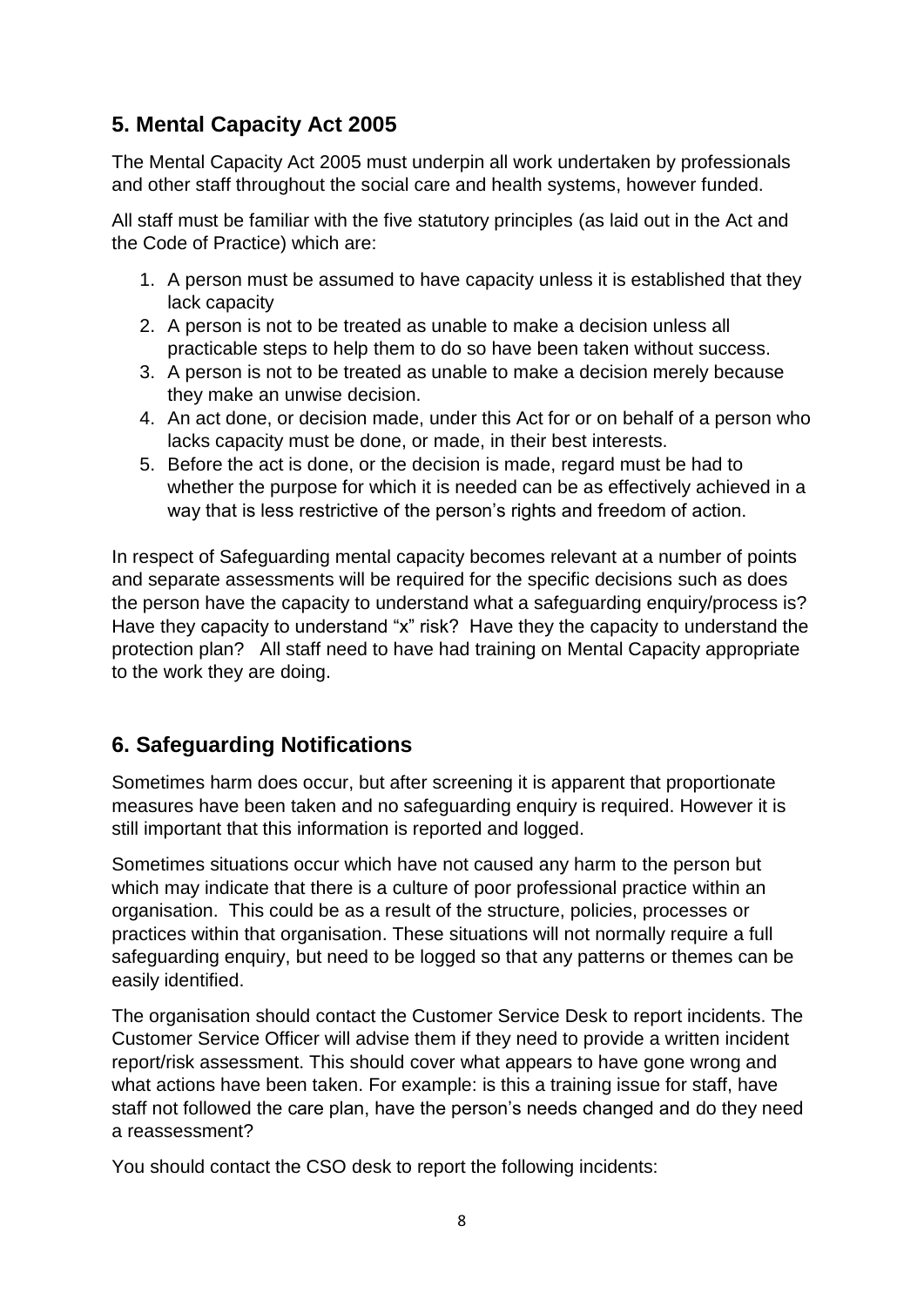#### **6a. Falls**

Where someone is having falls in any community location they should have the opportunity to have a falls screen through the appropriate local service such as district nursing, occupational therapy or physiotherapy. All reasonable efforts should be made to reduce risk through the use of correct aids, managing trip hazards etc. These actions should be documented in the person's care plan along with the appropriate risk assessments. It is essential that where there are issues of Mental Capacity these are properly assessed.

Care plans and risk assessments should always cover falls where these are likely. The crucial issue is whether there was any neglect in relation to the fall or the care that was provided afterwards.

- Falls should be reported to the Customer Service Desk whenever there is harm. This may be an injury such as a cut, a bruise or a fracture, but may also be emotional harm for example serious and lasting loss of confidence.
- Falls should be reported whenever there is evidence that the care plan, including manual handling guidance has not been followed.

It is not normally necessary to report a fall where no harm has occurred. However, if a person falls frequently then this should be discussed with the Customer Service Desk so that a decision can be made whether or not this needs further investigation.

#### **6b Medication errors**

These should all be reported to the Customer Service Desk (except where they occur in a health setting where there is an internal reporting system through to the CCG). When medication errors are reported it is essential that the information provided includes whether there was harm, that health advice has been sought, received and followed, what has happened to ensure there is not a recurrence and what has happened to the staff member(s) responsible.

#### **6c Person on Person incidents**

These can range from extremely serious assaults including sexual assaults to more minor incidents which may not appear to cause harm. In Care Homes it must be understood that these are incidents which are happening within a person's normal home, in a place where they should be able to feel safe and relaxed. It is important that the needs of the perpetrator are not seen as outweighing the rights of other people who live with them. These situations will need careful risk assessment leading to robust plans.

Some of these incidents will reach the threshold for criminal investigation and these must always be reported to the police as well as safeguarding. All Person on Person incidents in a care home setting must be reported to the Customer Service Desk.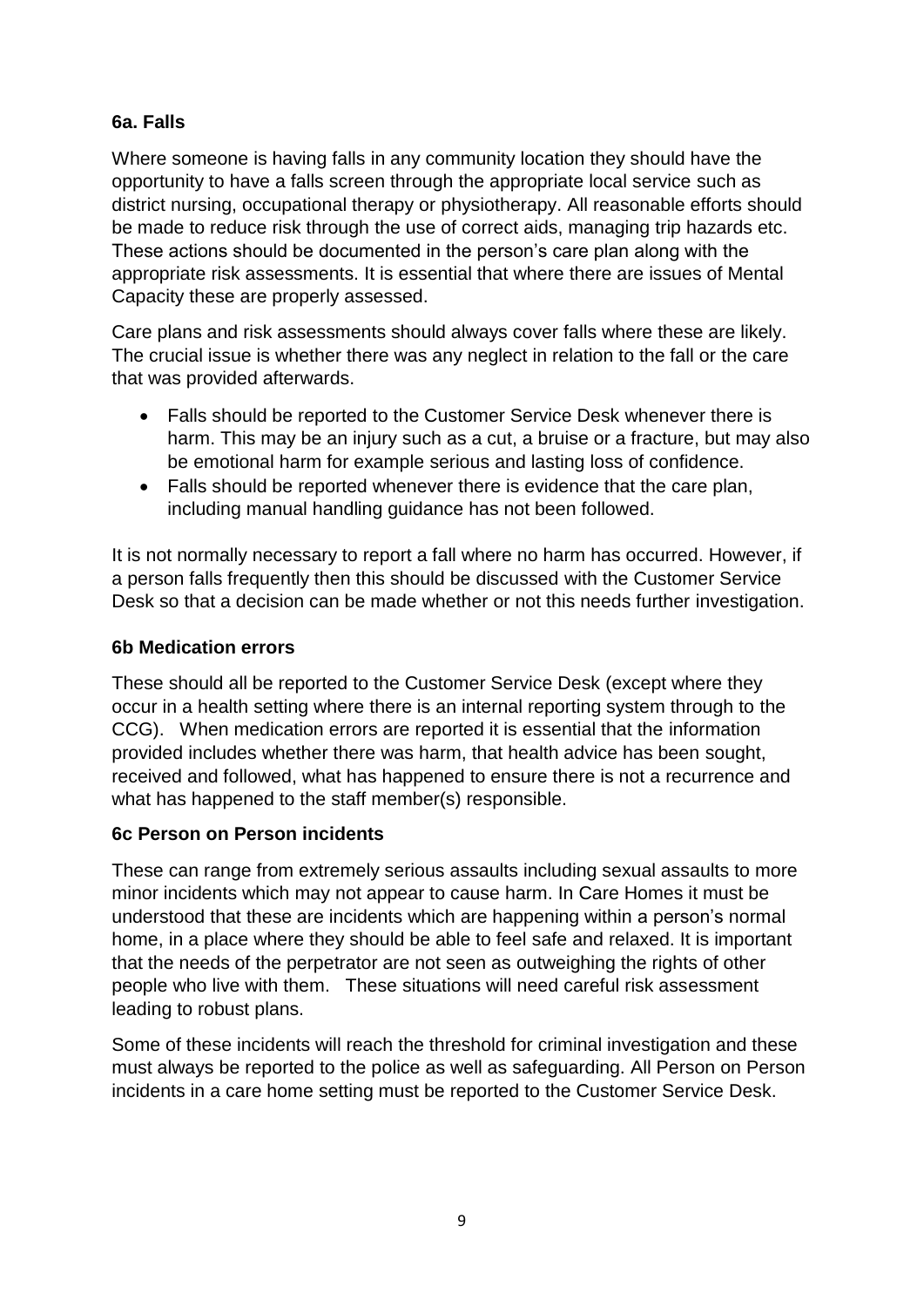#### **6d Missed Visits**

Missed visits to service users own homes by domiciliary care agencies should be reported to the Customer Service Desk in the following circumstances:

- 1. If the visit is missed because of a fault by the agency such as the carer misreading the rota and not turning up; or
- 2. If the visit is cancelled by the agency; or
- 3. If the agency contacts the service user to rearrange the timing of the visit and the alternative time offered is not acceptable to the service user, so the visit is then cancelled

It is important to note that the above list of notifications is not complete. If any incident occurs which you feel may be a result of abuse, neglect or self-neglect, even if no harm has occurred, you should contact the Customer Service Desk for advice.

### **Care Quality Commission (CQC)**

All registered providers will also need to consider reporting to the CQC. "Providers must notify CQC of all incidents that affect the health, safety and welfare of people who use services. The full list of incidents is in the text of the regulation" [http://www.cqc.org.uk/content/regulation-18-notification-other-incidents#full](http://www.cqc.org.uk/content/regulation-18-notification-other-incidents#full-regulation)[regulation.](http://www.cqc.org.uk/content/regulation-18-notification-other-incidents#full-regulation)

### **7. Criminal Offences and Adult Safeguarding**

Everyone is entitled to the protection of the law and access to justice.

Behaviour which amounts to abuse and neglect can also constitute specific criminal offences under various pieces of legislation. Although the local authority has the lead role in making safeguarding enquiries, where criminal activity is suspected then the early involvement of the police is likely to have benefits in many cases.

Criminal investigation by the police takes priority over all other enquiries, although a multi-agency approach should be agreed to ensure that the interests and personal wishes of the adult are considered throughout, even if they do not wish to provide evidence or support a prosecution. The welfare of the adult and others is paramount and requires continued risk assessment to ensure the outcome is in their interests and enhances their well-being.

If the adult has mental capacity and does not want any action to be taken this does not preclude the sharing of information between relevant professionals. Professionals need to be able to assess the risk of harm and be confident that the adult is not being unduly influenced, coerced or intimidated. They also need to be confident that no one else is at risk.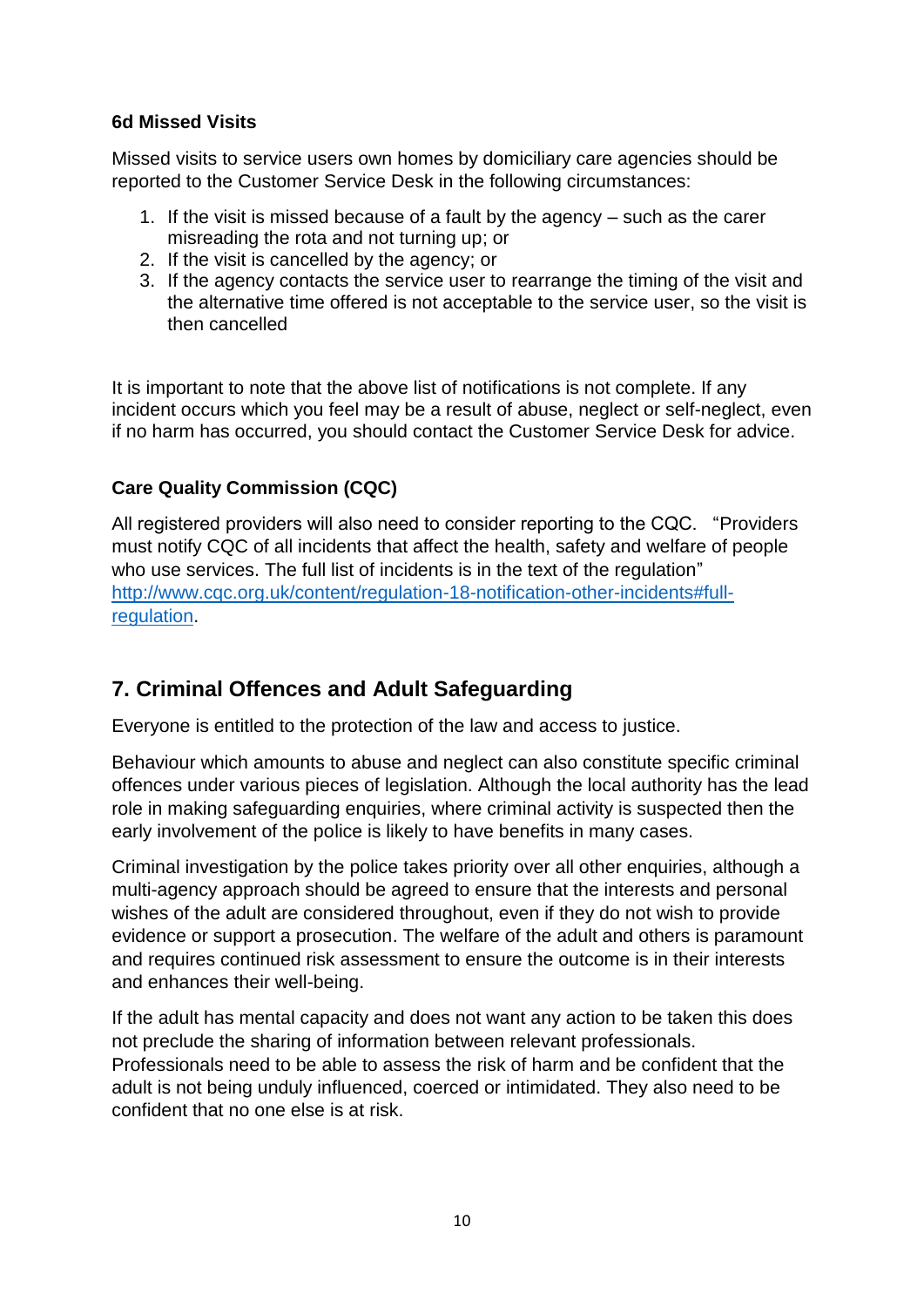The police have a range of special measures available to facilitate the gathering and giving of evidence by vulnerable and intimidated witnesses, and these should be considered from the onset of any police investigation.

### **8. Resolution of professional differences (Escalatio**n)

Continual feedback is an important part of self-improvement and raising standards. Listening and responding to concerns and complaints enables us to adjust and improve services and systems. Providing a formal but clear way for concerns to be expressed and taken seriously is one way in which we can demonstrate our respect for our partners and stakeholders. Partner organisations should refer to the Resolution of Professional Differences (Escalation Policy) for information about the process.

### **9. People in Positions of Trust:**

It is important that there is a clear process for managing situations where people working with adults at risk (whether in a paid or unpaid capacity) behave in ways which could put the adult at risk. Where an incident has occurred as part of their work/volunteer role this can be dealt with through the individual safeguarding process. This should include ensuring that where appropriate referrals are made to the Disclosure and Barring Service (DBS) and/or professional bodies such NMC, HCPC.

Where the incident occurs outside of work then the Safeguarding Adults Manager at the Local Authority should be informed so that a similar process can be put in place although it will not be linked to a specific service user. Separate guidance is currently being drafted to cover this in more detail.

### **10. Information sharing/confidentiality**

The sharing of information is a key activity in keeping adults who are at risk of harm safe. This has been highlighted by a large number of Serious Case Reviews and Safeguarding Adults Reviews which have sometimes stated that if professionals or other staff had acted upon their concerns or sought more information then death or serious harm might have been prevented.

Where an adult has suffered harm or is at risk of it then consideration must always be given to the sharing of information. Where risk does exist then the decision to share information or not must be recorded and an explanation given. Wherever possible the person's consent should be obtained to share information in line with the Making Safeguarding Personal principles of keeping people at the centre of their safeguarding. However there are circumstances where the right to privacy has to be balanced against the right to live free from harm and abuse.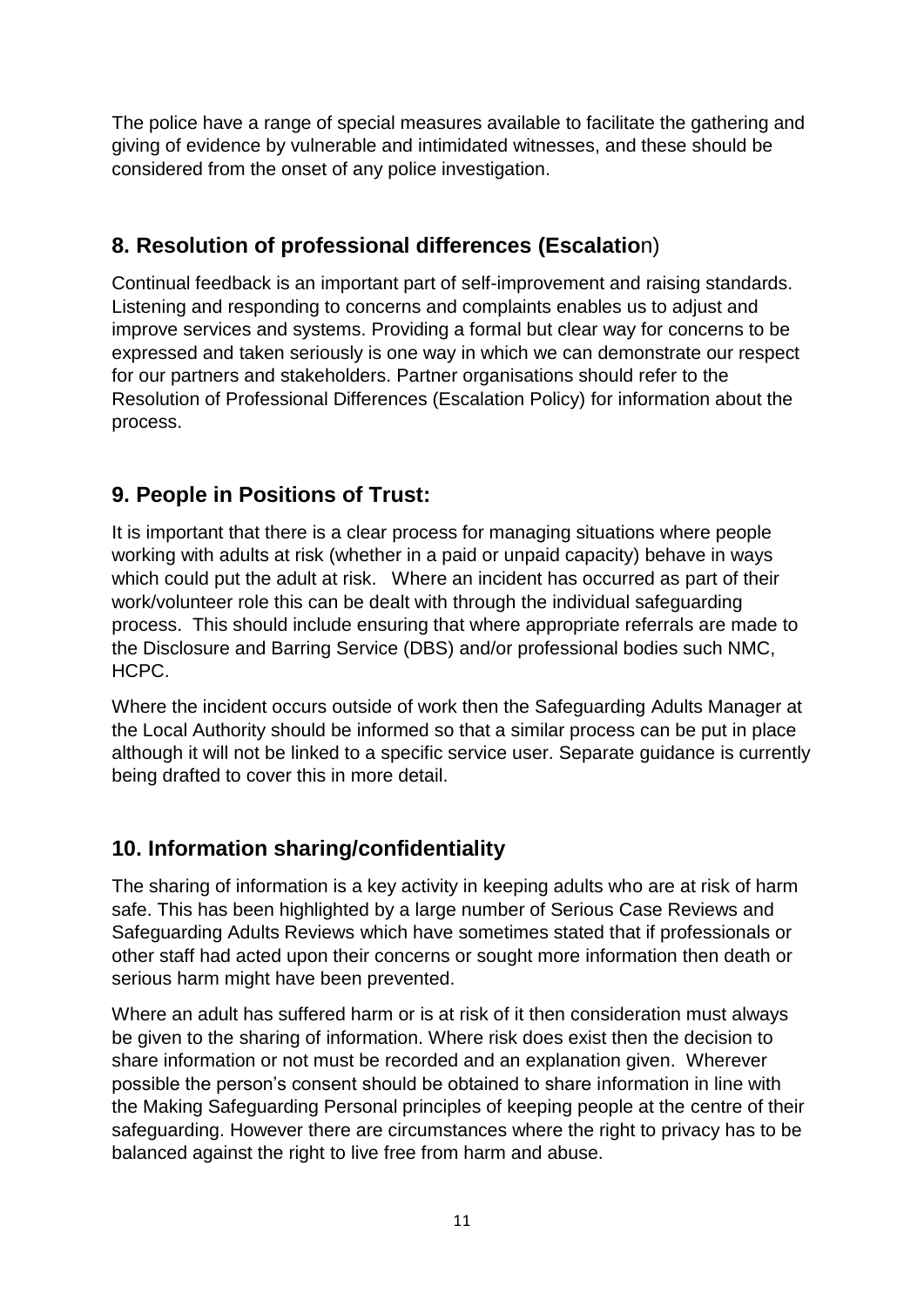If you are unsure then speak to the Customer Services Desk and seek advice.

Personal, Identifiable Data is protected by the Data Protection Act and for health records the Health Records Act also applies. Neither legislation precludes the sharing of information. Where a crime has or may be committed the Crime and Disorder Act applies.

The Safeguarding Adults Board has an information sharing agreement for its members. There are also specific requirements within the Care Act about information sharing when a Safeguarding Adults Review is required and this will be included in the relevant procedures.

### **11. Historic abuse**

Where an adult reports abuse which happened whilst they were a child it is essential to seek advice from the adult safeguarding team who will make the necessary contacts. These situations are often complex and decisions will be required about who should lead on the investigation, who will offer support to the adult etc. The following will all be considered by the safeguarding team.

- If the adult does not have care and support needs they will be supported to go to the police who will decide whether or not they can investigate.
- The Children's department of the Local Authority where perpetrator is needs to be informed so they can check the current situation in terms of other children at risk e.g. grandchildren.
- If the person is/was a professional working with children then the LADO should be informed.

Where the abuse is historic but happened to an adult this would be followed up in the normal way under the Safeguarding Adult multi-agency policy and procedures with decisions to be made about which area would take the lead.

### **12. Managing multiple investigations**

There will be many occasions when there need to be multiple investigations for example a safeguarding enquiry, a police investigation, a complaint, a root cause analysis, and/or disciplinary investigation. It is essential that there is agreement about the priority and order of these to ensure that one process does not impede another. The strategy discussion should lay out this process and ensure that all the relevant agencies/personnel are aware of their part in the process and timescales.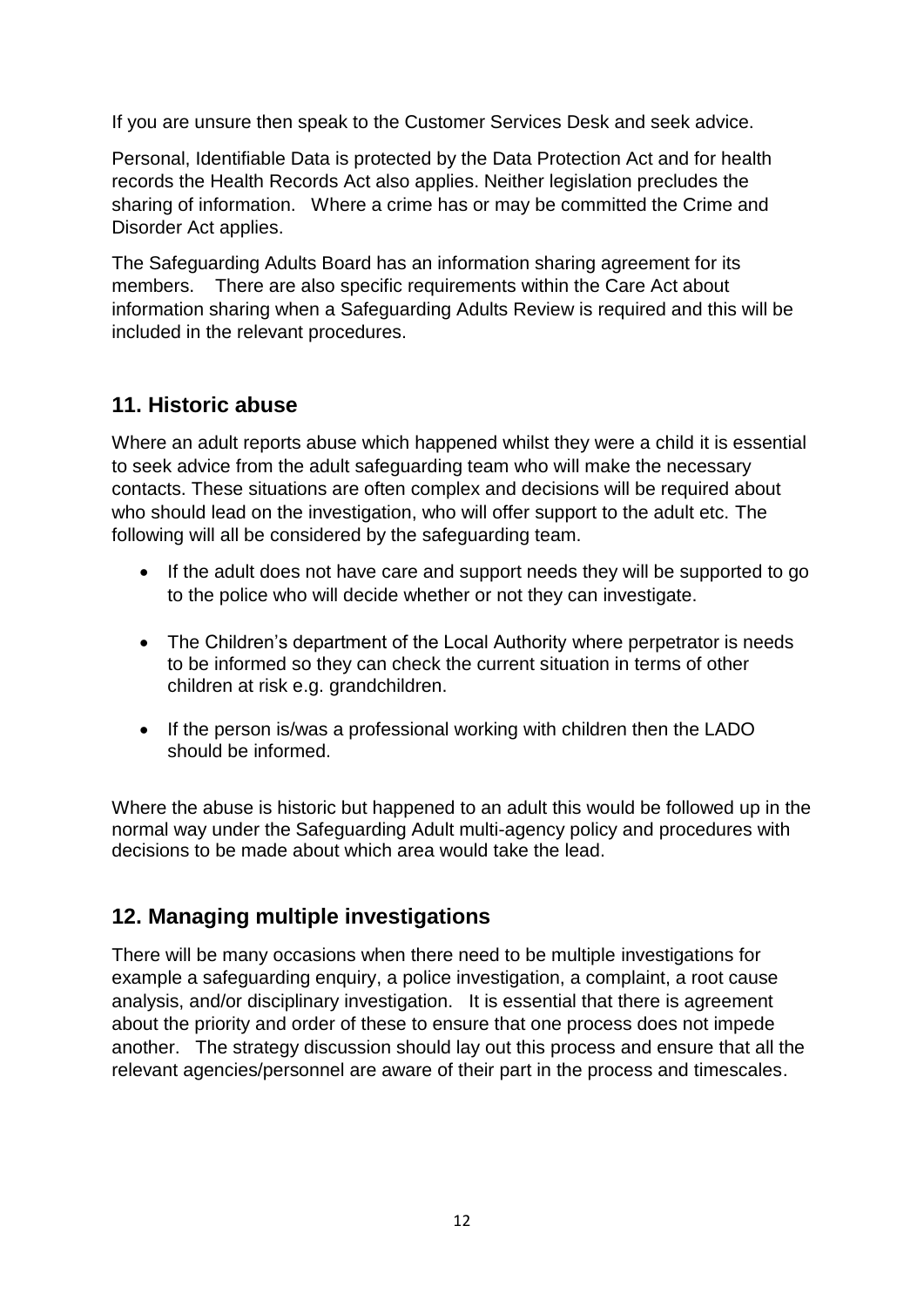### **13. Organisational Safeguarding (previously Institutional Safeguarding)**

There is a separate multi-agency procedure and guidance covering this which is available on the website. It will be reviewed during 2018.